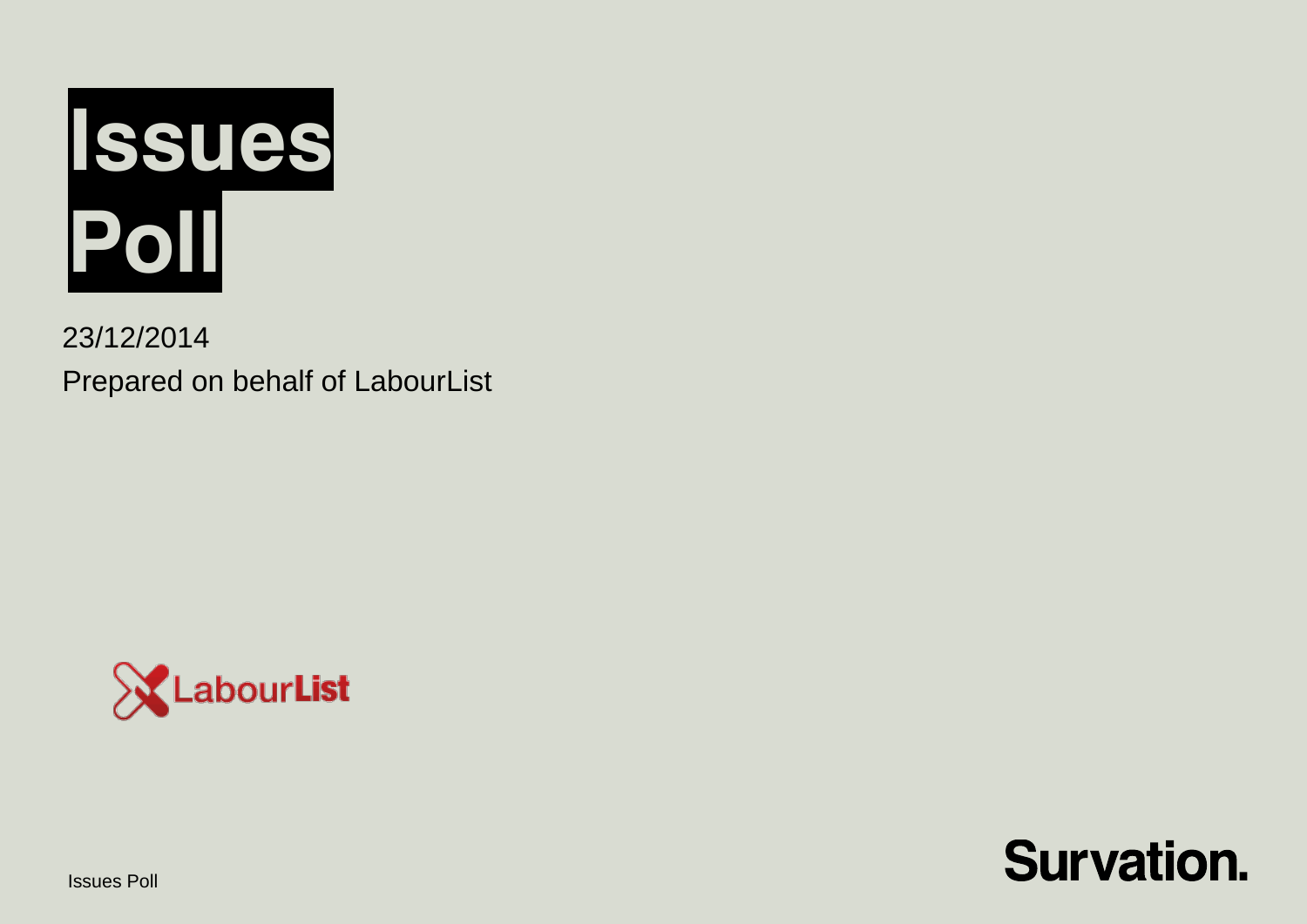# **Methodology**

## **Fieldwork Dates**

18th – 19th December 2014

#### **Data Collection Method**

The survey was conducted via online panel. Invitations to complete surveys were sent out to members of the panel. Differential response rates from different demographic groups were taken into account.

#### **Population Sampled**

All residents aged 18+ in Great Britain.

#### **Sample Size**

1009

# **Data Weighting**

Data were weighted to the profile of all adults in Great Britain aged 18+. Data were weighted by age, sex, region, past vote and SEG. Targets for the weighted data were derived from Office of National Statistics 2011 Census data.

#### **Margin of Error**

Because only a sample of the full population was interviewed, all results are subject to margin of error, meaning that not all differences are statistically significant. For example, in a question where 50% (the worst case scenario as far as margin of error is concerned) gave a particular answer, with a sample of 1,009 it is 95% certain that the 'true' value will fall within the range of 3.1% from the sample result. Subsamples from the cross-breaks will be subject to higher margin of error, conclusions drawn from crossbreaks with very small sub-samples should be treated with caution.

## **Voting Intention**

Respondents were then asked who they would be most likely to vote for if that election were tomorrow, with the list of parties prompted in a randomising order.

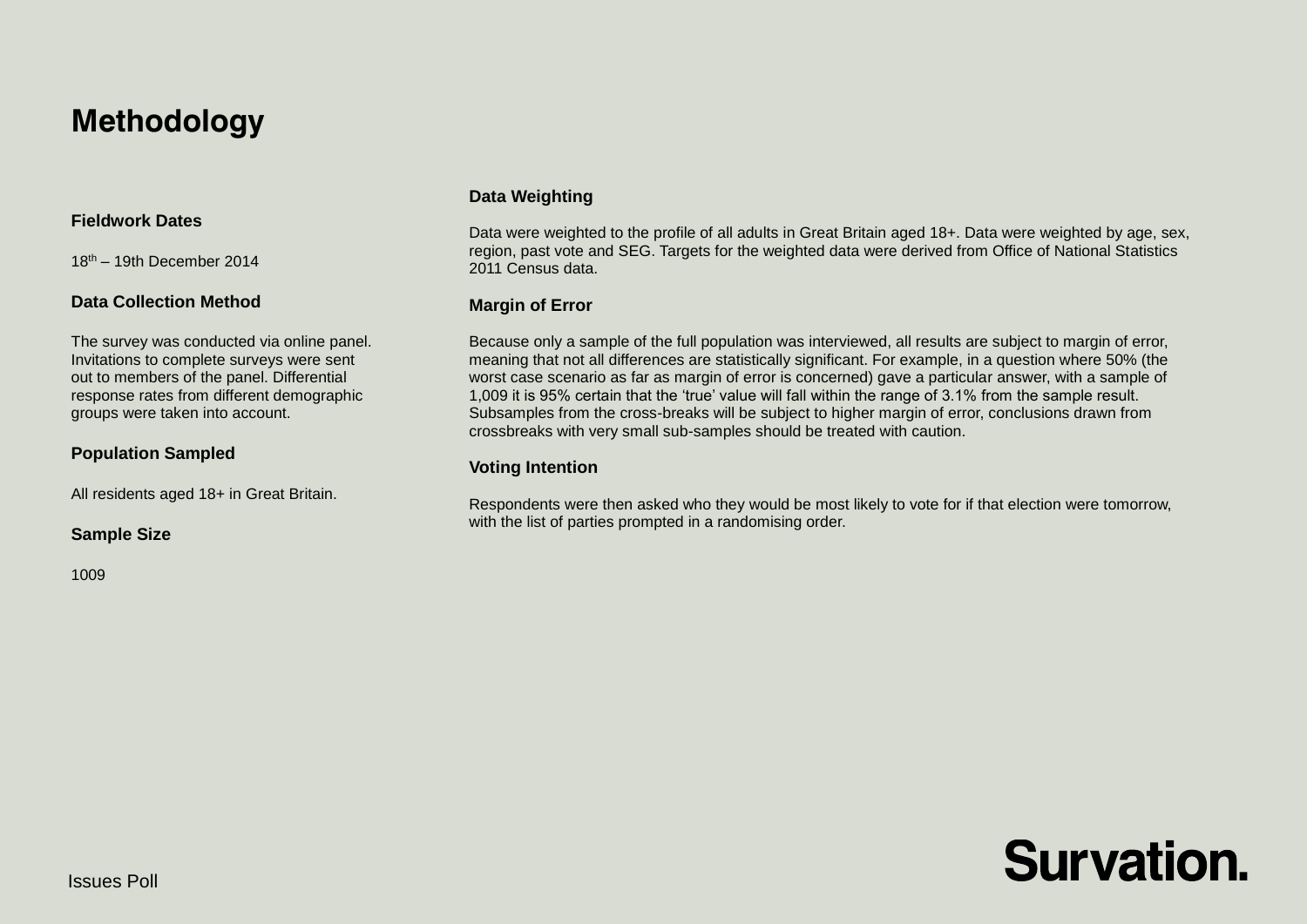#### **Question presentation**

All data tables shown in full below, in order and wording put to respondents, including but not limited to all tables relating to published data and all relevant tables preceding them. Tables for demographic questions might not be included but these should be clear from the cross-breaks on published tables. In all questions where the responses are a list of parties, names or statements, these will typically have been displayed to respondents in a randomising order. The only questions which would not have had randomising responses would be those in which there was a natural order to maintain – e.g. a scale from

"strongly agree" to "strongly disagree", a list of numbers from 0 to 10 or questions which had factual rather than opinion-related answers such as demographic information. "Other", "Don't know" and "Refused" responses are not randomised.

Not all questions will have necessarily been asked to all respondents – this is because they may be follow-on questions from previous questions or only appropriate to certain demographic groups. Lower response counts should make clear where this has occurred.

# **Survation.**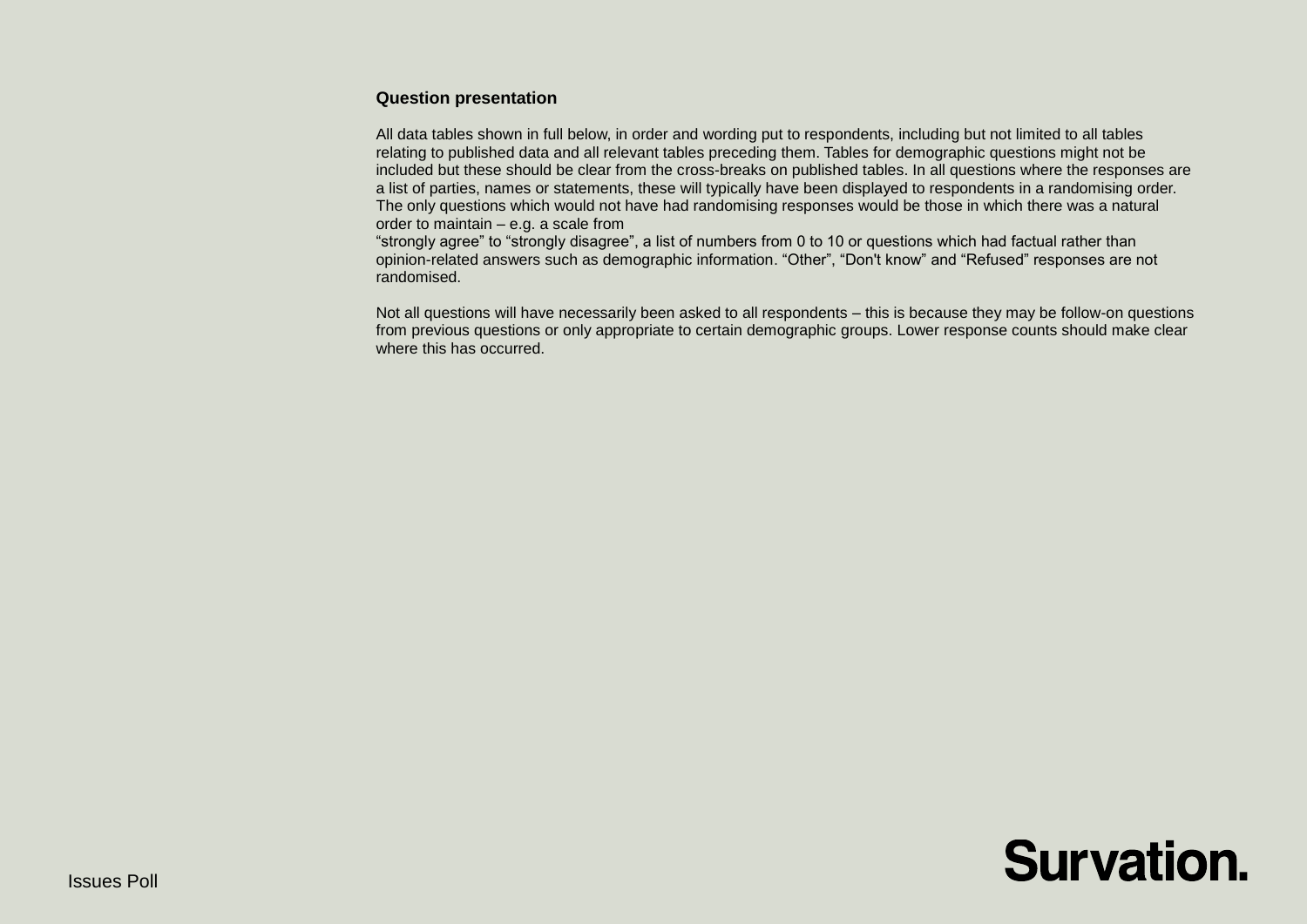Data were analysed and weighted by Survation and presented by Patrick Briône and Damian Lyons Lowe.

For further information please contact; Damian Lyons Lowe Chief Executive Survation Ltd

0203 142 7640 [damian.lyonslowe@survation.com](mailto:damian.lyonslowe@survation.com)

If you are interested in commissioning a poll from us, please contact researchteam@survation.com for a prompt response to your enquiry and we'll call you right back with the appropriate person.

Sign up for our press releases at http://eepurl.com/mOK8T

Follow us on twitter: www.twitter.com/survation for our regular survey work and political polling www.twitter.com/damiansurvation for Damian Lyons Lowe's twitter feed Survation are a member of The British Polling Council and abide by its rules: [http://www.britishpollingcouncil.org](http://www.britishpollingcouncil.org/) Survation Ltd Registered in England & Wales Number 07143509

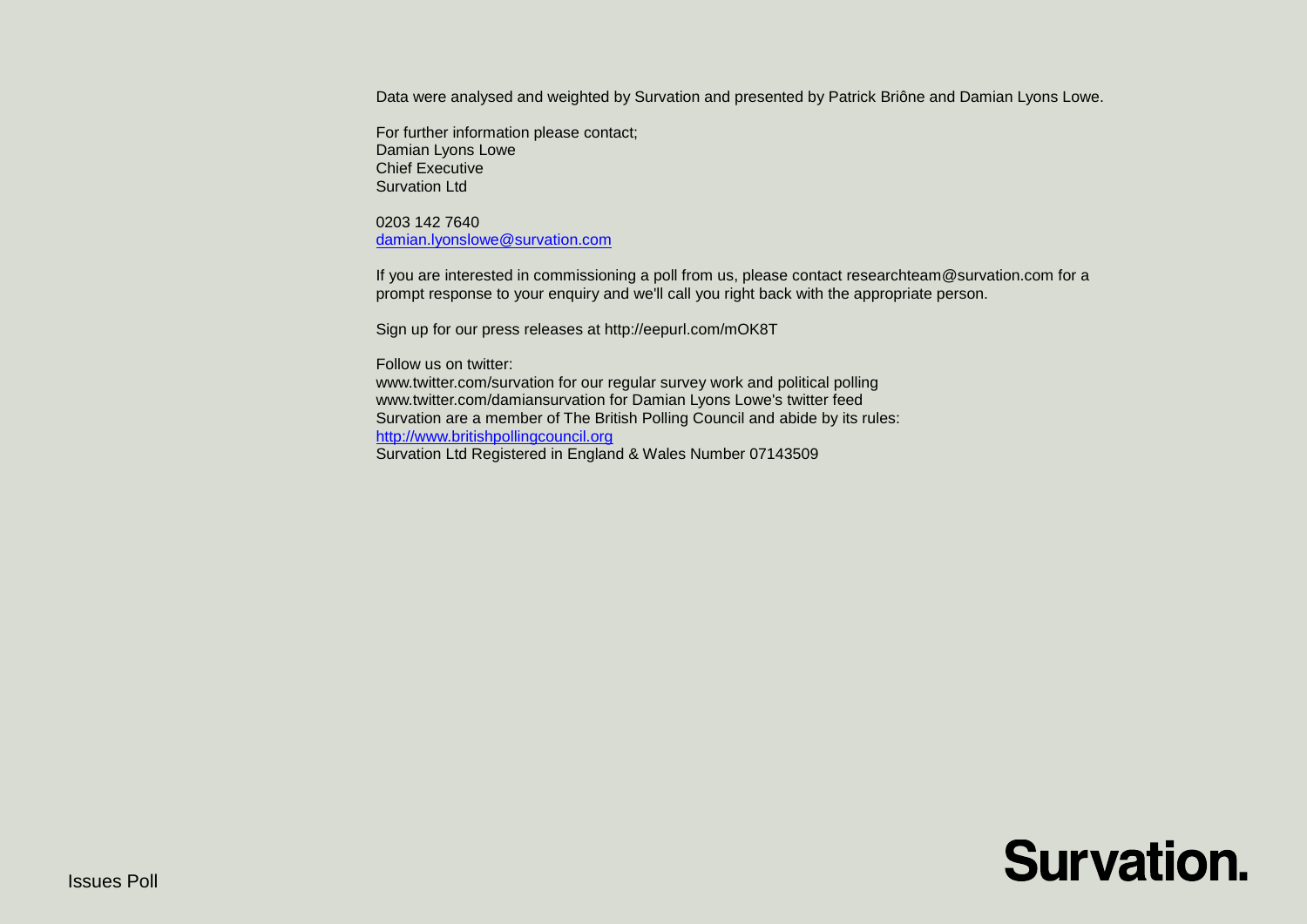# **Issues Poll**

**Table 1**

**Total Gender Age 2010 Vote GE Voting Intention**n | SEG **Region6 Would notMale Female 18-34 35-54 55+ CON**N | LAB | LD |OTHER | vote | CON | LAB | LD | UKIP |Undecided | AB | C1 | C2 | DE | London |Midlands | North | South | Scotland | Wales Unweighted Total 10099 | 453 556 | 200 373 436 | 285 207 159 103 15 | 234 223 64 184 160 | 234 205 256 314 | 80 159 277 337 79 57 Weighted Total 1009 <sup>490</sup> <sup>519</sup> <sup>290</sup> <sup>356</sup> <sup>363</sup> <sup>279</sup> <sup>224</sup> <sup>178</sup> <sup>73</sup> <sup>15</sup> <sup>220</sup> <sup>244</sup> <sup>77</sup> <sup>155</sup> <sup>177</sup> <sup>206</sup> <sup>143</sup> <sup>264</sup> <sup>396</sup> <sup>130</sup> <sup>161</sup> <sup>238</sup> <sup>315</sup> <sup>84</sup> <sup>49</sup> The quality of local 86 <sup>28</sup> <sup>58</sup> <sup>38</sup> <sup>42</sup> <sup>6</sup> <sup>22</sup> <sup>17</sup> <sup>15</sup> <sup>4</sup> <sup>1</sup> <sup>19</sup> <sup>18</sup> <sup>12</sup> <sup>4</sup> <sup>27</sup> <sup>30</sup> <sup>12</sup> <sup>21</sup> <sup>23</sup> <sup>12</sup> <sup>15</sup> <sup>20</sup> <sup>31</sup> <sup>4</sup> <sup>2</sup> schools and higher 8.5% 5.7% 11.2% 13.2% 11.8% 1.6% 7.8% 7.5% 8.6% 4.9% 9.2% 8.8% 7.4% 15.8% 2.3% 15.4% 14.6% 8.5% 8.0% 5.7% 9.0% 9.2% 8.4% 9.9% 4.2% 4.3% education in yourlocal areaThe level of crimee | 152 64 88 57 60 35 49 32 23 5 1 47 33 10 20 21 39 27 38 48 34 21 44 41 5 5 and anti-social 15.1% 13.0% 17.0% 19.8% 16.8% 9.6% 17.4% 14.1% 13.1% 7.5% 9.6% 21.3% 13.5% 13.5% 13.0% 12.1% 19.1% 18.9% 14.2% 12.2% 26.4% 13.0% 18.5% 13.2% 6.2% 11.2% behaviour in yourareaThe quality of local 400 <sup>196</sup> <sup>203</sup> <sup>99</sup> <sup>124</sup> <sup>176</sup> <sup>101</sup> <sup>96</sup> <sup>80</sup> <sup>26</sup> <sup>5</sup> <sup>81</sup> <sup>115</sup> <sup>31</sup> <sup>45</sup> <sup>72</sup> <sup>72</sup> <sup>55</sup> <sup>116</sup> <sup>157</sup> <sup>47</sup> <sup>64</sup> <sup>83</sup> <sup>131</sup> <sup>45</sup> <sup>14</sup> NHS hospitals and GP 39.6% 40.0% 39.2% 34.1% 34.9% 48.7% 36.2% 42.7% 45.0% 35.6% 34.9% 36.9% 47.2% 40.6% 29.3% 40.5% 34.9% 38.6% 43.9% 39.5% 35.7% 39.6% 35.0% 41.6% 53.2% 29.0% services in yourlocal areaEmployment 158 <sup>74</sup> <sup>84</sup> <sup>45</sup> <sup>70</sup> <sup>43</sup> <sup>34</sup> <sup>43</sup> <sup>32</sup> <sup>10</sup> <sup>2</sup> <sup>28</sup> <sup>48</sup> <sup>12</sup> <sup>21</sup> <sup>24</sup> <sup>29</sup> <sup>27</sup> <sup>29</sup> <sup>74</sup> <sup>17</sup> <sup>20</sup> <sup>43</sup> <sup>49</sup> <sup>12</sup> <sup>12</sup> opportunities in 15.7% 15.2% 16.2% 15.6% 19.7% 11.8% 12.3% 19.0% 18.2% 13.4% 16.5% 12.9% 19.5% 15.2% 13.7% 13.7% 13.9% 19.0% 10.8% 18.6% 12.9% 12.2% 18.1% 15.4% 14.4% 24.6% your localThe impact of 161 <sup>99</sup> <sup>62</sup> <sup>40</sup> <sup>50</sup> <sup>71</sup> <sup>59</sup> <sup>25</sup> <sup>16</sup> <sup>26</sup> <sup>4</sup> <sup>37</sup> <sup>23</sup> <sup>7</sup> <sup>56</sup> <sup>20</sup> <sup>26</sup> <sup>17</sup> <sup>43</sup> <sup>76</sup> <sup>20</sup> <sup>34</sup> <sup>39</sup> <sup>50</sup> <sup>6</sup> <sup>6</sup> immigration on your 15.9% 20.2% 12.0% 13.7% 14.0% 19.7% 21.1% 11.1% 9.1% 35.4% 27.8% 16.7% 9.6% 9.4% 36.4% 11.0% 12.7% 11.6% 16.1% 19.1% 15.4% 21.3% 16.4% 16.0% 7.4% 12.8% local communitySomething else6 22 29 23 11 10 31 15 12 11 2 . 1 7 4 8 13 10 5 18 19 1 8 9 12 12 9 5.2% 5.9% 4.5% 3.7% 2.8% 8.7% 5.3% 5.5% 6.0% 3.2% 2.1% 3.4% 2.9% 5.4% 5.4% 7.3% 4.9% 3.4% 6.8% 4.8% 0.7% 4.7% 3.6% 3.8% 14.6% 18.0% SIGMA <sup>1009</sup> <sup>490</sup> <sup>519</sup> <sup>290</sup> <sup>356</sup> <sup>363</sup> <sup>279</sup> <sup>224</sup> <sup>178</sup> <sup>73</sup> <sup>15</sup> <sup>220</sup> <sup>244</sup> <sup>77</sup> <sup>155</sup> <sup>177</sup> <sup>206</sup> <sup>143</sup> <sup>264</sup> <sup>396</sup> <sup>130</sup> <sup>161</sup> <sup>238</sup> <sup>315</sup> <sup>84</sup> <sup>49</sup> 100.0%100.0% 100.0% 100.0% 100.0% 100.0% 100.0% 100.0% 100.0% 100.0% 100.0% 100.0% 100.0% 100.0% 100.0% 100.0% 100.0% 100.0% 100.0% 100.0% 100.0% 100.0% 100.0% 100.0% 100.0% 100.0%

 **Q14. Thinking about your local area, what issue is most important to you and your family at the moment?Base : All Respondents**

**Prepared by Survation**

**Survation. Page 4**

**Page 4**

22 Dec 2014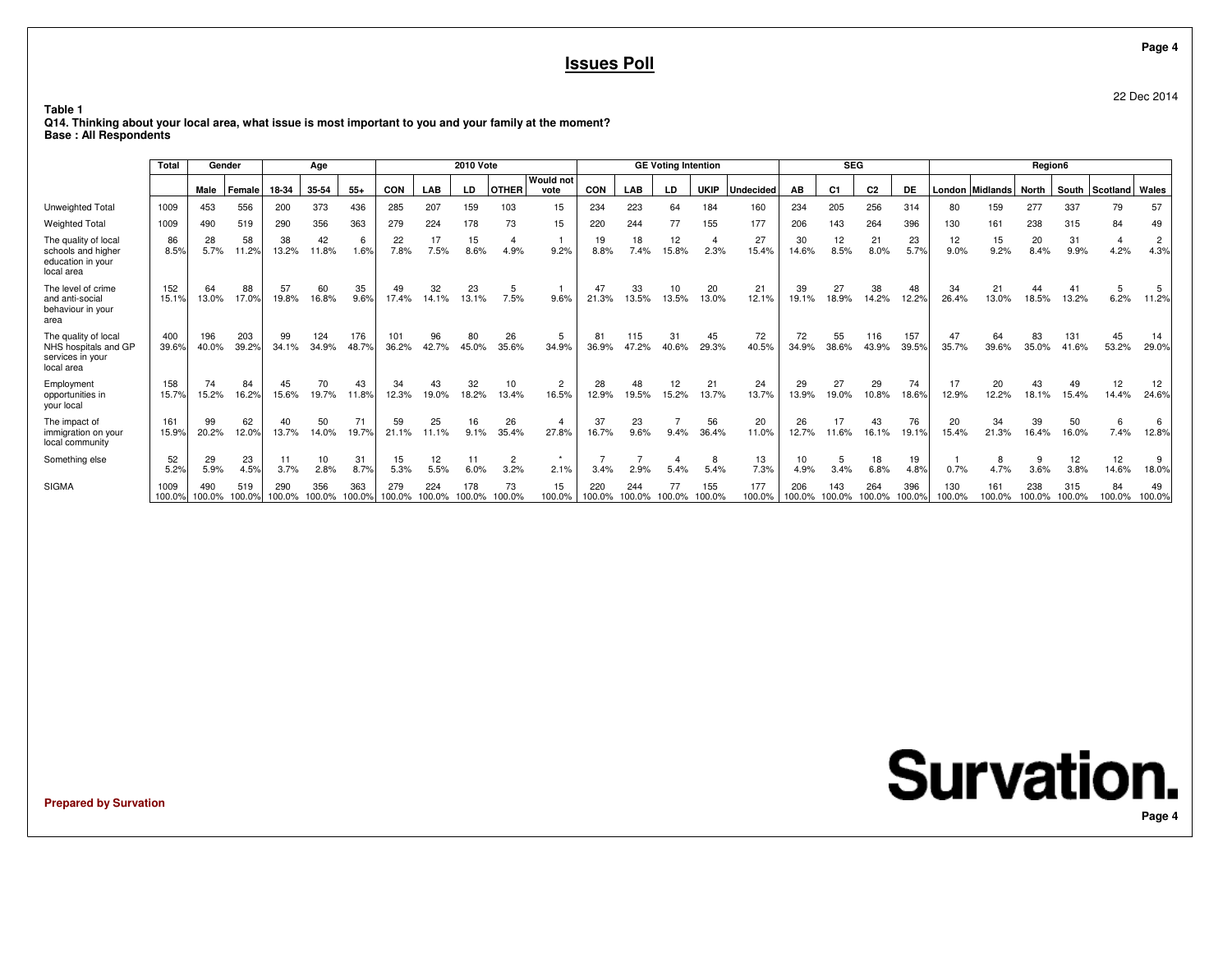# **Issues Poll**

**Table 2**

 **Q15. Which of the following would you most like the next government to achieve on a national level?Base : All Respondents**

|                                                               | Total<br>Gender |               | Age           |               |              | <b>2010 Vote</b> |              |              |                 |              | <b>GE Voting Intention</b> |               |              |             |               | <b>SEG</b>    |               |                |                | Region6      |               |                 |               |               |              |              |
|---------------------------------------------------------------|-----------------|---------------|---------------|---------------|--------------|------------------|--------------|--------------|-----------------|--------------|----------------------------|---------------|--------------|-------------|---------------|---------------|---------------|----------------|----------------|--------------|---------------|-----------------|---------------|---------------|--------------|--------------|
|                                                               |                 | Male          | Female        | 18-34         | 35-54        | $55+$            | CON          | <b>LAB</b>   | LD              | <b>OTHER</b> | <b>Would not</b><br>vote   | CON           | <b>LAB</b>   | LD          | <b>UKIP</b>   | Undecided     | AВ            | C <sub>1</sub> | C <sub>2</sub> | DE           |               | London Midlands | North         | South         | Scotland     | Wales        |
| Unweighted Total                                              | 1009            | 453           | 556           | 200           | 373          | 436              | 285          | 207          | 159             | 103          | 15                         | 234           | 223          | 64          | 184           | 160           | 234           | 205            | 256            | 314          | 80            | 159             | 277           | 337           | 79           | 57           |
| <b>Weighted Total</b>                                         | 1009            | 490           | 519           | 290           | 356          | 363              | 279          | 224          | 178             | 73           | 15                         | 220           | 244          | 77          | 155           | 177           | 206           | 143            | 264            | 396          | 130           | 161             | 238           | 315           | 84           | 49           |
| Reduce the overall<br>level of immigration<br>to the UK       | 392<br>38.9%    | 203<br>41.5%  | 189<br>36.4%  | 77<br>26.6%   | 135<br>38.0% | 180<br>49.5%     | 132<br>47.3% | 84<br>37.5%  | 57<br>32.<br>1% | 35<br>48.1%  | $\overline{2}$<br>14.7%    | 92<br>41.8%   | 79<br>32.3%  | 14<br>18.2% | 111<br>71.7%  | 52<br>29.3%   | 58<br>28.4%   | 42<br>29.1%    | 104<br>39.5%   | 188<br>47.4% | 34<br>26.3%   | 77<br>47.4%     | 110<br>46.2%  | 116<br>36.9%  | 26<br>30.3%  | 24<br>48.5%  |
| Bring down the<br>deficit and reduce<br>the national debt     | 182<br>18.0%    | 103<br>21.0%  | 79<br>15.2%   | 53<br>18.3%   | 52<br>14.6%  | 77<br>21.2%      | 83<br>29.9%  | 27<br>12.1%  | 24<br>13.6%     | 15<br>20.4%  | 2<br>13.7%                 | 75<br>33.9%   | 20<br>8.2%   | 24<br>31.7% | 16<br>10.3%   | 23<br>12.9%   | 58<br>28.0%   | 25<br>17.4%    | 15.6%          | 58<br>14.6%  | 30<br>22.9%   | 24<br>14.7%     | 34<br>14.4%   | 63<br>20.0%   | 14<br>16.8%  | 7.1%         |
| Increase the<br>availability and<br>affordability of<br>homes | 99<br>9.8%      | 57<br>11.7%   | 42<br>8.0%    | 41<br>14.1%   | 33<br>9.1%   | 25<br>7.0%       | 23<br>8.2%   | 22<br>9.9%   | 18<br>10.0%     | 7.5%         |                            | 18<br>8.2%    | 16.7%        | 6.8%        | 6.0%          | 17<br>9.7%    | 19<br>9.4%    | 20<br>14.0%    | 37<br>14.1%    | 23<br>5.7%   | 16<br>12.3%   | 5.0%            | 6.6%          | 27<br>8.7%    | 21<br>25.4%  | 14.6%        |
| Improve wages and<br>living standards for<br>working people   | 291<br>28.9%    | 114<br>23.2%  | 178<br>34.2%  | 94<br>32.5%   | 124<br>34.7% | 73<br>20.2%      | 37<br>13.2%  | 88<br>39.2%  | 72<br>40.5%     | 15<br>20.9%  | 71.6%                      | 32<br>14.7%   | 100<br>40.9% | 31<br>39.9% | 18<br>11.5%   | 59<br>33.1%   | 66<br>32.0%   | 48<br>33.8%    | 79<br>29.8%    | 98<br>24.8%  | 37<br>28.6%   | 28.9%           | 29.3%         | 94<br>30.0%   | 21<br>25.1%  | 13<br>27.5%  |
| Don't know                                                    | 45<br>4.4%      | 12<br>2.5%    | 32<br>6.2%    | 25<br>8.5%    | 13<br>3.6%   | 2.0%             | 1.4%         | .4%          | 3.8%            | 3.1%         |                            | 1.4%          | 1.9%         | 3.4%        | 0.4%          | 26<br>14.9%   | 2.2%          | 5.7%           | 2<br>0.9%      | 30<br>7.5%   | 13<br>9.9%    | 4.0%            | 3.5%          | 14<br>4.5%    | 2<br>2.3%    | 2.3%         |
| <b>SIGMA</b>                                                  | 1009<br>100.0%  | 490<br>100.0% | 519<br>100.0% | 290<br>100.0% | 356          | 363<br>$100.0$ ° | 279<br>00.0% | 224<br>00.0% | 178             | 73<br>100.0% | 15<br>100.0%               | 220<br>100.0% | 244          | 77<br>00.0% | 155<br>100.0% | 177<br>100.0% | 206<br>100.0% | 143<br>100.0%  | 264            | 396<br>00.0% | 130<br>100.0% | 161<br>100.0%   | 238<br>100.0% | 315<br>100.0% | 84<br>100.0% | 49<br>100.0% |

**Prepared by Survation**

**Page 5**

22 Dec 2014